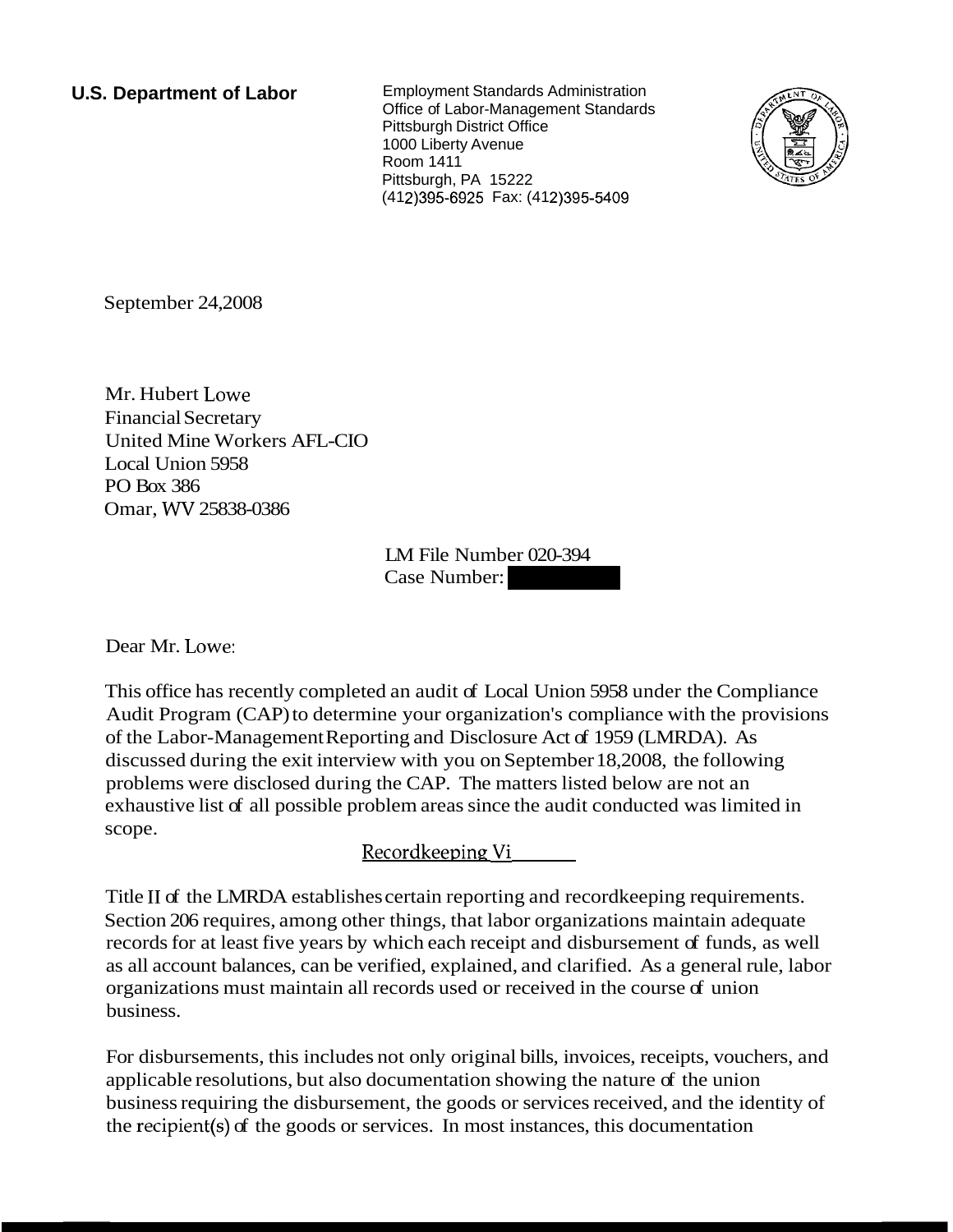Mr. Hubert Lowe September 24,2008 Page 2 of 4

requirement can be satisfied with a sufficiently descriptive expense receipt or invoice. If an expense receipt is not sufficiently descriptive, a union officer or employee should write a note on it providing the additional information. For money it receives, the labor organization must keep at least one record showing the date, amount, purpose, and source of that money. The labor organization must also retain bank records for all accounts.

The audit of Local Union 5958's 2007 records revealed the following recordkeeping violations:

1. General Reimbursed and Credit Card Expenses

Local 5958 did not retain adequate documentation for reimbursed expenses and credit card expenses incurred by union officers totaling at least \$3,302.50. For example, President Ernest Woods purchased a microphone and soundamplification system for \$1,612.50 in September 2007 but did not maintain any receipts.

As previously noted above, labor organizations must retain original receipts, bills, and vouchers for all disbursements. The president and treasurer (or corresponding principal officers) of your union, who are required to sign your union's LM report, are responsible for properly maintaining union records.

2. Meal Expenses

Local 5958 did not require officers and employees to submit itemized receipts for meal expenses totaling at least \$381.89. For example, President Ernest Woods used the union credit card on April 25,2007, at Quaker Steak in Charleston, West Virginia; however, he did not maintain any records for the \$262.84 meal expense. The union must maintain itemized receipts provided by restaurants to officers and employees. These itemized receipts are necessary to determine if such disbursements are for union business purposes and to sufficiently fulfill the recordkeeping requirement of LMRDA Section 206.

Local 5958 records of meal expenses did not include written explanations of union business conducted or the names and titles of the persons incurring the restaurant charges. Union records of meal expenses must include written explanations of the union business conducted and the full names and titles of all persons who incurred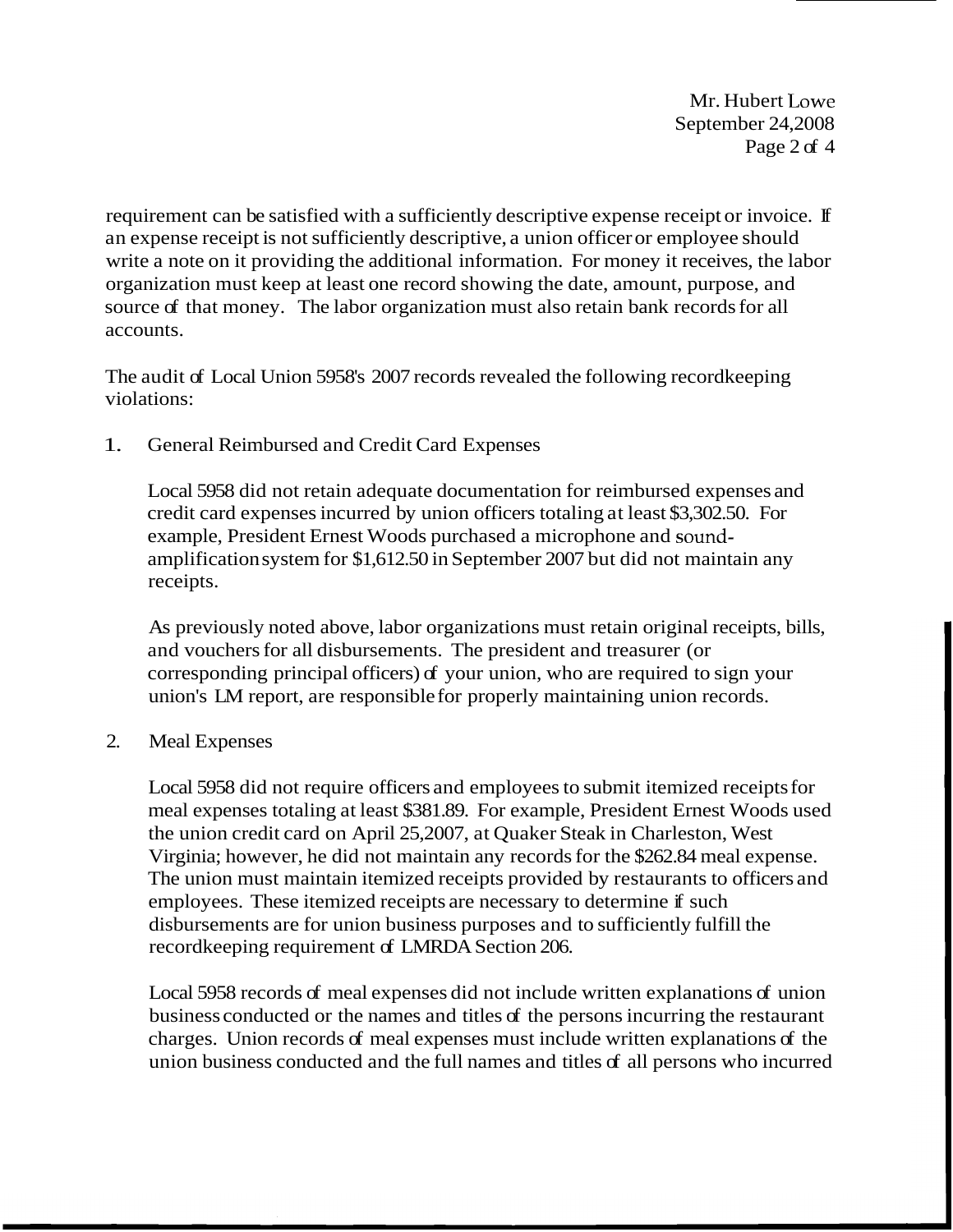Mr. Hubert Lowe September 24,2008 Page 3 of 4

the restaurant charges. Also, the records retained must identify the names of the restaurants where the officers or employees incurred meal expenses.

## 3. Lost Wages

Local 5958 did not retain adequate documentation for lost wage reimbursement payments to union officers. The union must maintain records in support of lost wage claims that identify each date lost wages were incurred, the number of hours lost on each date, the applicable rate of pay, and a description of the union business conducted. The OLMS audit found that Local 5958 lost wage records identified the date lost wages were incurred, the number of hours lost and a description of the union business conducted. However, Local 5958 records failed to identify the applicable rate  $f$  pay for the lost wage reimbursements.

During the exit interview, I reviewed the Wage, Lost Time and Expense Voucher, L-201 that is required for use by local union by the United Mine Workers of America. This form identifies the type of information and documentation that the local must maintain for lost wages and other officer expenses.

## 4. Lack of Salary Authorization

Local 5958 did not maintain records to verify that the salaries reported in Item 24 (All Officer and Disbursements to Officers) of the LM-3 was the authorized amount and therefore was correctly reported. The union must keep a record, such as meeting minutes, to show the current salary authorized by the entity or individual in the union with the authority to establish salaries.

During the exit interview you reported salary authorizations will be addressed during the next general membership meeting.

Based on your assurance that Local 5958 will retain adequate documentation in the future, OLMS will take no further enforcement action at this time regarding the above violations.